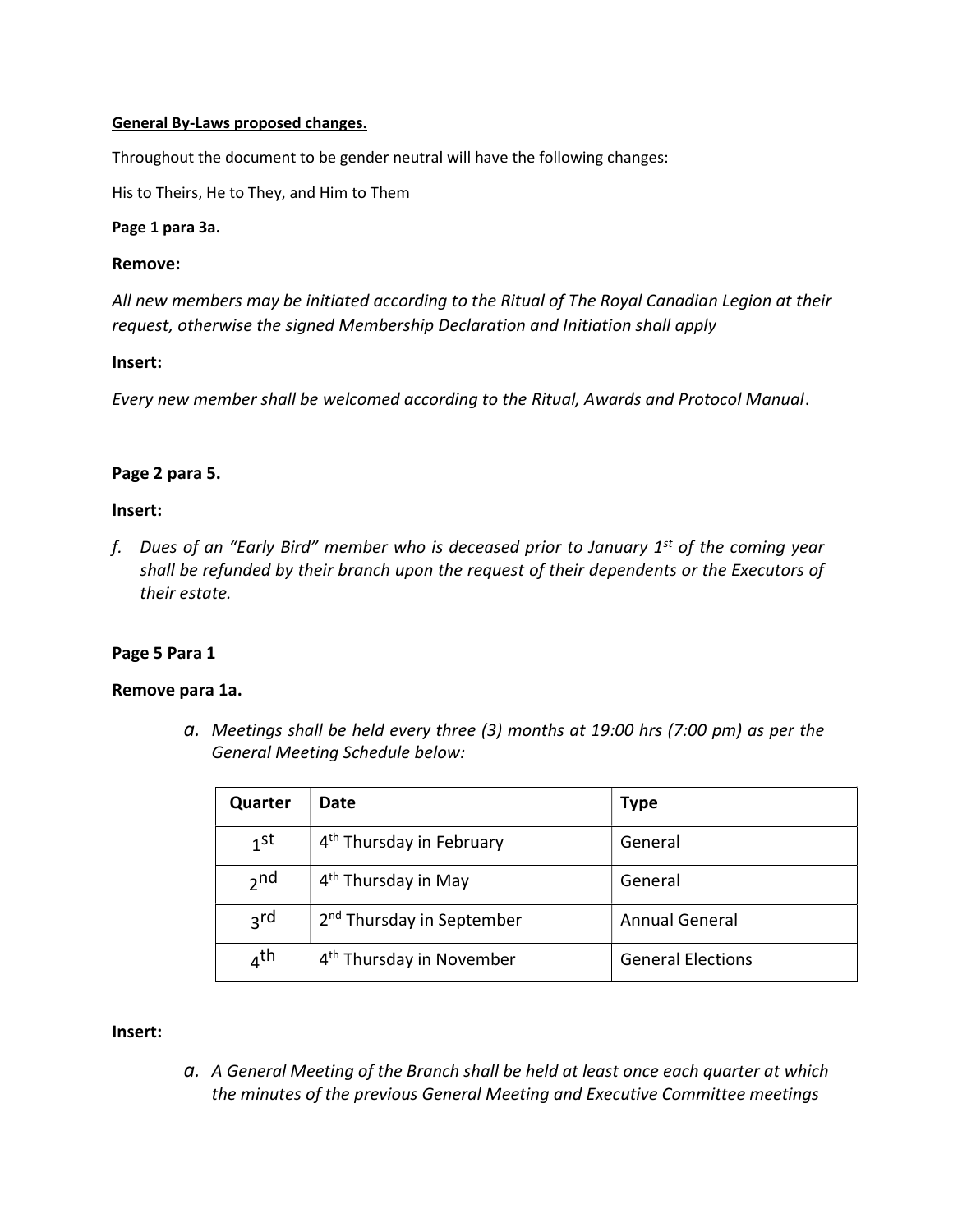held subsequent to the previous General Meeting shall be read for approval.

## Remove:

para 1b.

posted on the Branch Website and Social Media accounts, as well posted at the Branch

## Insert:

posted on the Branch

Page 6 para 3a.

## Remove:

The Executive Committee shall meet the 2<sup>nd</sup> Thursday of every month at 19:00 hrs (7:00 pm), or as deemed suitable to the Executive Committee for the transaction of the current business, which may be introduced. All matters are strictly confidential until otherwise released.

## Insert:

The Executive Committee shall meet every month at a time deemed suitable to the Executive Committee for the transaction of the current business which may be introduced. All matters are strictly confidential until otherwise released.

## Remove:

Para 3b.

## Insert:

New Para 4b.

These notices shall be posted on the Branch Website and Social Media accounts, as well posted in the Branch.

## Page 9 para 2c.

### Remove:

immediately.

## Insert:

by January 1st of the new year.